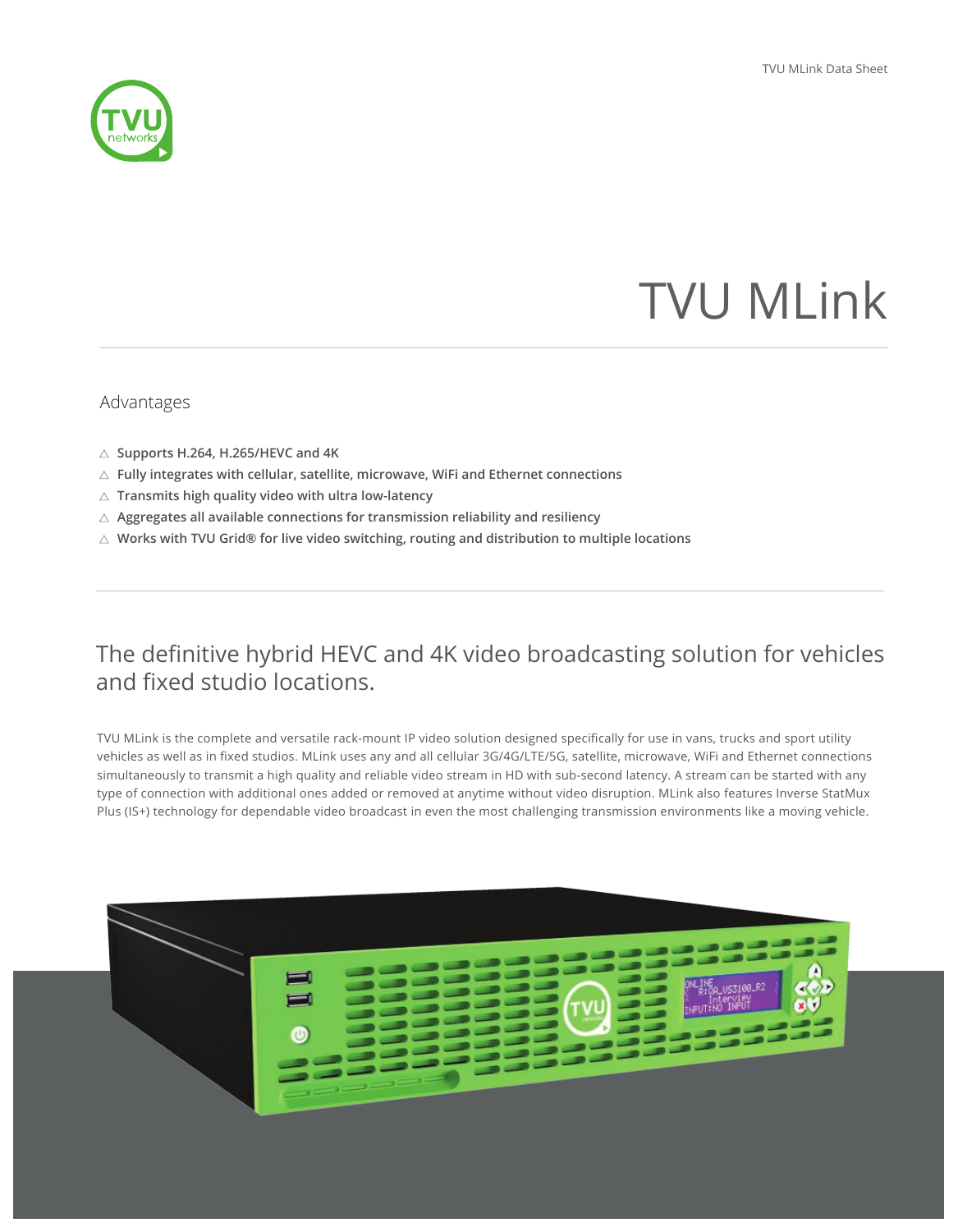## TVU MLink Models TE5700 and TE5500

TVU MLink is available in two different models with these key features:

- Auto-senses and supports virtually all video formats including 4K (25/30P), 1080p, 1080i, 720p, NTSC/PAL transmission using HEVC or H.264 VBR or CBR encoding (300K-50Mb/s)

- Connects to virtually any live professional/consumer video device including cameras, video routers, pool-feeds, video switchers, video players and more.

- Ultra low latency transmission over commodity internet with glass-to-glass latency as low as 500ms over cellular and 350ms over Ethernet.

- Uses patented IS+ for robust and resilient live video transmission.

- Supports up to 16-channels of SDI embedded audio or 8-channels of HDMI embedded audio.

- Supports TVU Return Video Feed allowing a SDI input on a TVU Transceiver to be sent to the MLink device in the field for remote monitoring.

- Dual encoder support: one dedicated for live transmission and the other for automatically recording anytime an input is connected. (Package Option)

- Features talkback support as either 2-way TVU Voice or traditional IFB depending on equipment configuration.

- Compatible with the TVU Ecosystem of IP and cloud-based solutions for video production.

The TE5700 is a 2RU rack-mount unit with the following additional features:

- Supports for up to nine active network interfaces for transmission.

- Provides WiFi and Hotspot functionality using external MIMO Antenna connections.

- Supports a mix of 3G/4G/LTE and optional 5G modems using external antenna connections.

- Features anywhere high speed access point connectivity using TVU Router. (Option)

- Includes external IP67 rated antennas or optional 5G antennas.





## TE5700 Technical Specifications\*

#### **Electrical**

100-240V AC, 5.2-2.6A Dual Power Supply, 47-63Hz

#### **Configuration**

2RU

#### **Audio/Video Input**

**RVF Output**  HDMI 2.0a

- 1 x 6G-SDI BNC, 1 x HDMI 2.0a - 525i59.94 NTSC, 625i50 PAL, 720p50, 720p59.94, 1080i50, 1080i60, 1080i59.94, 1080p23.98, 1080p24, 1080p25, 1080p29.97, 1080p30, 1080p50, 1080p59.94, 1080p60, 2160p23.98, 2160p24, 2160p25, 2160p29.97, 2160p30 - Embedded SDI - up to 16-channel., Embedded HDMI - up to 8-channel

#### **Audio/Video Encoding and Compression**

Enhanced HEVC or H.264 with Smart VBR encoding

### **Transmission**

Inverse StatMux Plus (IS+)

#### **Network Interface**

2 Ethernet Ports (1xGigE and 1x2.5GigE) - RJ45

**Display** 1 x HDMI and 1 x DP

**Control** Front panel LCD or Embedded web interface

**VoIP** 3.5mm TRS Mini Jack (1 x headphone/1 x mic)

**Platform** Linux

**Number of Active Network Interfaces for Transmission**

**Internal SSD** Up to 7 hours of on-board recording

**Internet Gateway** WiFi and Hotspot

**Dimensions** (W) x (H) x (D) 430x88x388mm

**Weight** 4.3 kg / 9.4 lbs

**Operating Temperatures** 0-35° C (32-89.6° F)

**TVU Software Version** TVU 7

**Local Control and Monitoring** Front panel LCD or Embedded web interface